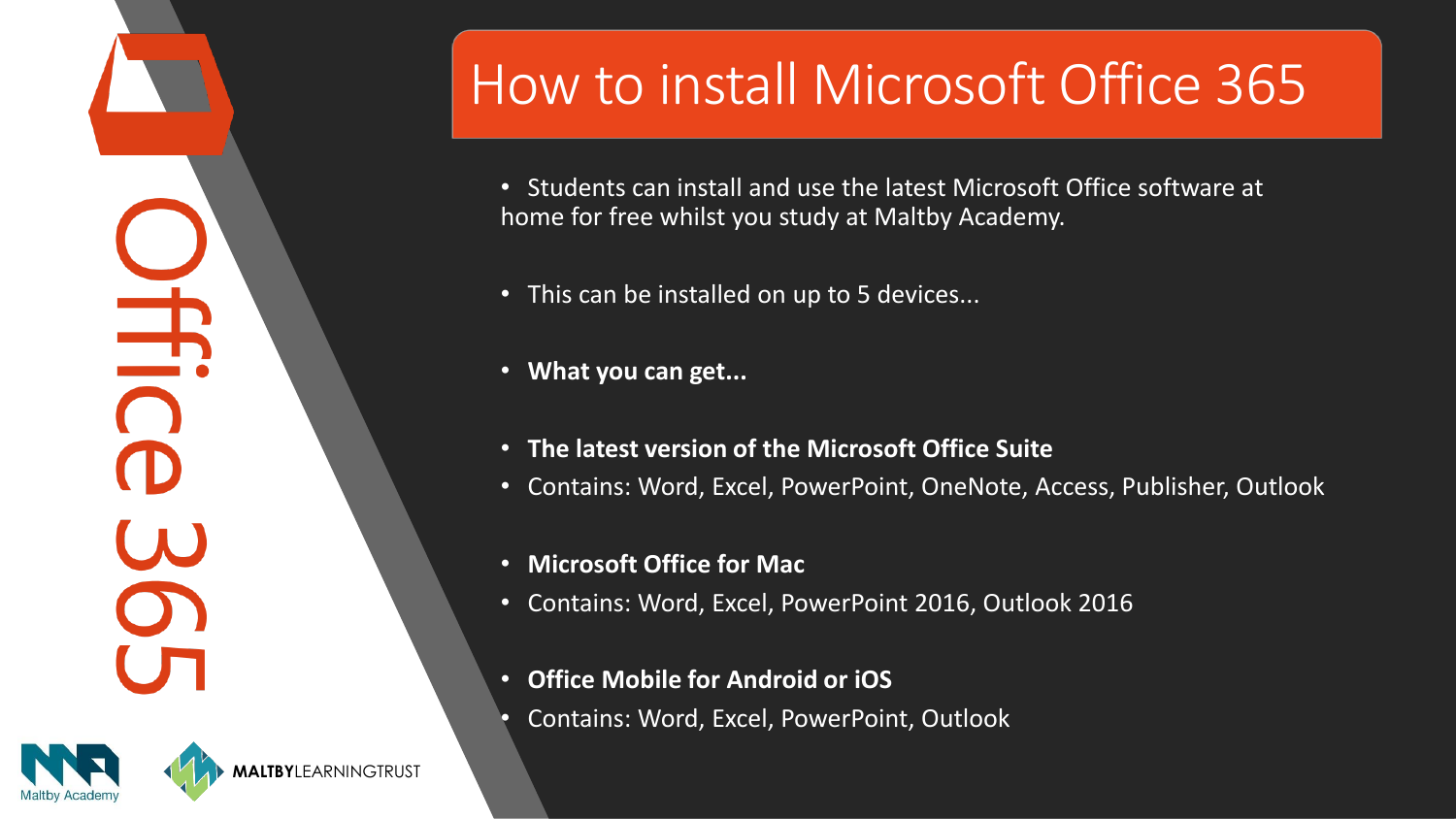



## How to install Microsoft Office 365

How to get it...

To avoid any issue's we recommend uninstalling any trial versions of office before you start as they can conflict. You can find details on how to do this below.

How you open the Control Panel depends on your version of Windows.

**Windows 10** 

- a. In the search box on the task bar, type control panel, then select Control Panel.
- b. Select Programs > **Programs and Features,** then right-click your Microsoft Office product, and choose Uninstall.

Windows 8.1 or 8

- a. Right-click the Start button  $\pm$  (lower-left corner), and choose Control Panel.
- b. Select Programs and Features, then right-click your Office product, and choose Uninstall.
- **Windows 7**
- a. Click Start > Control Panel.
- b. Click Programs > Programs and Features.
- c. Right-click the Office application you want to remove, and then click Uninstall.